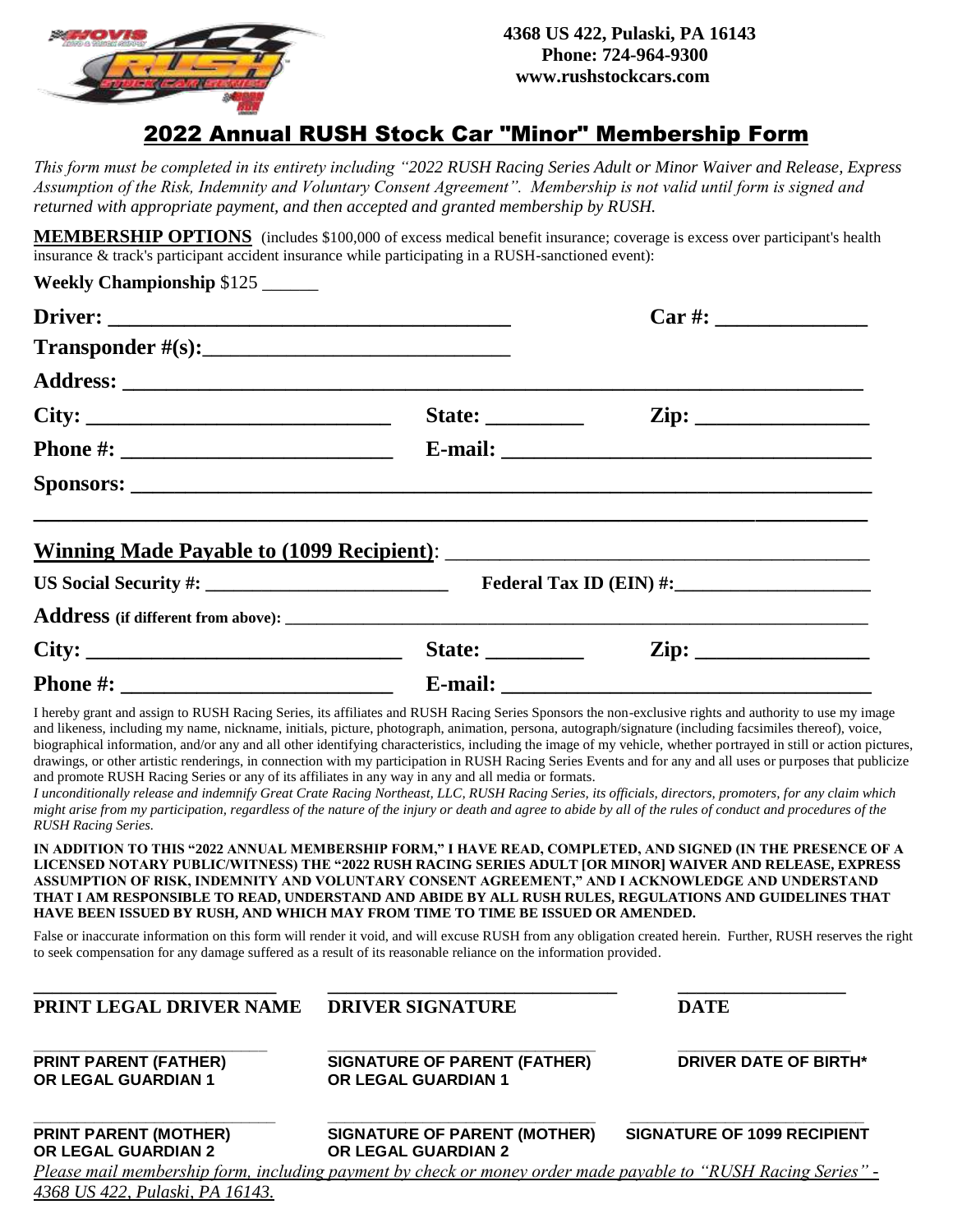## **GREAT CRATE RACING, LLC D/B/A RUSH RACING SERIES**

## **2022 MINOR RELEASE AND WAIVER OF LIABILITY, EXPRESS ASSUMPTION OF RISK, INDEMNITY AND VOLUNTARY CONSENT AGREEMENT**

**THIS AGREEMENT MUST BE CAREFULLY READ AND SIGNED IN CONSIDERATION OF** my and my minor child's ability to participate in any and all motor vehicle racing events sanctioned, promoted, and/or operated by Great Crate Racing Northeast, LLC doing business as the RUSH Racing Series, and/or any RUSH Touring Series or events (hereinafter collectively "RUSH") at any and all facilities throughout the United States of America and Canada during the **2022 season (January 1, 2022 through December 31, 2022)** and any and all affiliated activities including, without limitation, driving, racing, training, learning, practicing, competing, maintaining vehicles, observing and spectating, or for any other purpose (hereinafter collectively "EVENTS") and/or **IN CONSIDERATION OF** my and my minor child's ability to enter into or upon any RESTRICTED AREA (hereinafter defined as including, but not limited to, the racing track and surface, pit areas, infield, paddock and garage areas, grandstand areas, and all walkways, concessions, and other areas appurtenant to any area where any activity related to the EVENTS are or will be taking place) in connection with the EVENTS. The undersigned, on behalf of himself/herself and on behalf of his minor participating child, and their personal representative, heirs, and next of kin (hereinafter collectively "UNDERSIGNED") hereby:

1. **INSPECTION**: Acknowledges, agrees and represents that immediately upon entering any RESTRICTED AREA, the UNDERSIGNED shall and shall continuously thereafter, inspect every area of the RESTRICTED AREA which the UNDERSIGNED enters, and the UNDERSIGNED further agrees and warrants that, if at any time, the UNDERSIGNED is in or about any part of the RESTRICTED AREA and feels anything to be unsafe, the UNDERSIGNED will immediately advise a representative, employee or agent of RUSH and the owner or operator of the RESTRICTED AREA of such, and if necessary will leave the RESTRICTED AREA and/or refuse to participate in the EVENTS.

2. **WAIVER AND RELEASE**: Hereby **RELEASES, WAIVES, DISCHARGES AND COVENANTS NOT TO SUE** RUSH, the operators, organizers, sponsors, and hosts of the EVENTS, officials, rescue personnel, the track and facility and location owners, lessors, leasees, inspectors, surveyors, underwriters, consultants and others who give recommendations, directions, or instructions or engage in risk evaluation or loss control activities regarding the track, facility and location, and each of their affiliated owners, subsidiaries, shareholders, officers, directors, managing agents, employees, independent contractors, members, agents, attorneys, investors, assigns, affiliated organizations and entities, and all other persons or entities participating or involved in the EVENTS (hereinafter collectively "RELEASEES"), **FROM ALL LIABILITY** to the UNDERSIGNED for any and all loss or damage and any claim or demands therefore on account of **INJURY TO THE PERSON OR PROPERTY OR RESULTING IN DEATH** of the UNDERSIGNED arising out of or related to the UNDESIGNED's participation in any way in the EVENTS and/or the UNDERSIGNED's presence in or upon the RESTRICTED AREA where the EVENTS are or will be taking place, even that caused by the ordinary **NEGLIGENCE** of the RELEASEES (hereinafter "LIABILITY"). The LIABILITY encompasses, but is not limited to, active or passive conduct, ordinary NEGLIGENT RESCUE EFFORTS, and ordinary NEGLIGENT enforcement of (or the failure to enact or enforce) rules, regulations and guidelines. It also encompasses, without limitation, LIABILITY concerning the ordinary NEGLIGENT selection, use, operation, design and/or maintenance of any equipment, facility, location, or service related to the EVENTS.

3. **MEDICAL CONSENT AND RELEASE**: Hereby specifically **AUTHORIZES AND CONSENTS TO** RELEASEES providing and/or arranging for **MEDICAL CARE OR TREATMENT OR EMERGENCY MEDICAL SERVICES OR RESCUE EFFORTS** in the event of an emergency or in the event of an injury or medical condition that develops or occurs during participation in the EVENTS or during the UNDERSIGNED's presence in or upon the premises, facilities, and locations where the EVENTS are or will be taking place. UNDERSIGNED expressly WAIVES AND RELEASES AND AGREES TO HOLD RELEASEES HARMLESS from and against any and all LIABILITY arising therefrom.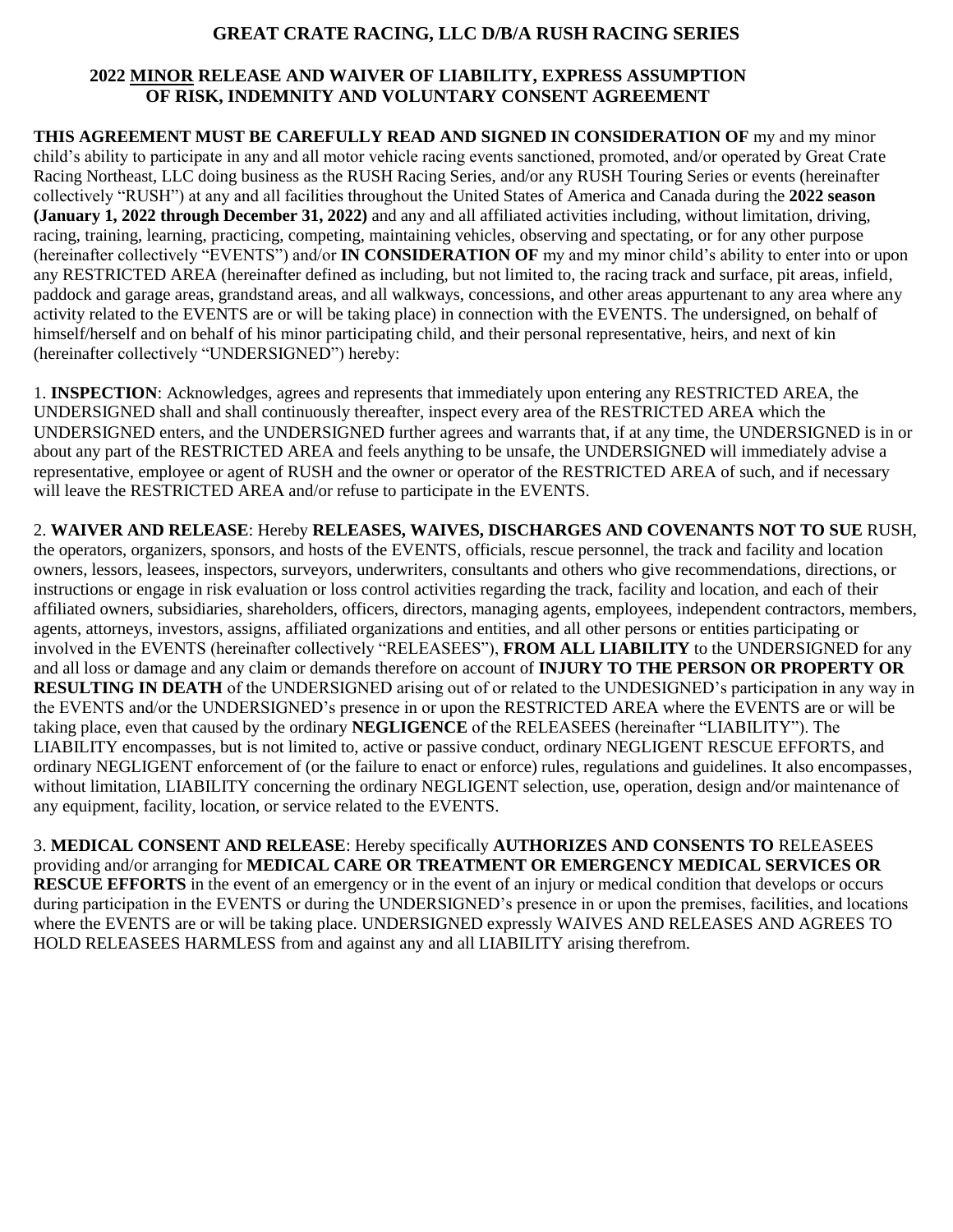4. **EXPRESS ASSUMPTION OF RISK**: Hereby acknowledges that the ACTIVITIES are **EXTREMELY DANGEROUS** and involve the **RISK OF SERIOUS INJURY AND/OR DEATH AND/OR PROPERTY DAMAGE**. This agreement also constitutes an express and contractual **ASSUMPTION OF ALL RISKS AND DANGERS** associated with the EVENTS, which include, but are not limited to, the risk of being struck by objects or equipment and/or making contact with or colliding with other participants, spectators, other persons, and natural or manmade objects. The EVENTS will include participants of all skill and experience levels (including both professional and amateur persons) and varying levels of equipment, and UNDERSIGNED expressly assumes the risks associated with mixed and varying skill levels and varying equipment. RELEASING PARTY also acknowledges that there may be undefined and presently unknown risks and dangers associated with the EVENTS, and that there may be risks and dangers that may result from the ordinary **NEGLIGENCE** of the RELEASEES. This includes the potential ordinary NEGLIGENCE in the implementation or enforcement of (or the failure to implement or enforce) any rules, regulation or guidelines related to the EVENTS and/or the potential ordinary **NEGLIGENCE** in the selection, use, operation, design, or maintenance of any equipment, course, competition, facility or service related to the EVENTS. UNDERSIGNED hereby expressly assumes all such risks and dangers whether presently known or unknown. The UNDERSIGNED, also expressly acknowledges that injuries received may be compounded or increased by ordinary **NEGLIGENT RESCUE OPERATIONS OR PROCEDURES** of the RELEASEES or others.

5. **INDEMNITY AND HOLD HARMLESS**: If, despite this Agreement, a claim is made against the RELEASEES on my behalf or on behalf of my minor participating child, I hereby agree to **DEFEND, INDEMNIFY, AND SAVE AND HOLD HARMLESS** the RELEASEES and each of them from any loss, liability, damage or cost (including attorneys' fees and court costs) they may incur arising out of or related to the UNDERSIGNED's presence in or upon the RESTRICTED AREA where the events are or will be taking place, whether cause by the ordinary **NEGLIGENCE** of the RELEASEES or otherwise. I also hereby agree to **DEFEND, INDEMNIFY, AND SAVE AND HOLD HARMLESS** the RELEASEES from any loss, liability, damage or cost (including attorneys' fees and court costs) caused by or arising out of any action or failure to act by UNDERSIGNED during or in connection with UNDERSIGNED's participation in the EVENTS, and/or arising out or UNDERSIGNED's improper, tortious, and/or criminal conduct.

6. **INFORMED CONSENT AND VOLUNTARY PARTICIPATION**: Fully acknowledges and understands that participation in the EVENTS will involve physical and strenuous activity and dangerous and changing circumstances and conditions. I have taken it upon myself to be fully informed, and to inform my minor participating child, of the numerous inherent risks and potential dangers associated with the EVENTS, including the **RISK OF BEING INVOLVED IN AN ACCIDENT, CRASH OR COLLISION AND SUFFERING SEVERE PERSONAL INJURY OR DEATH**. I acknowledge, and I have informed my minor participating child, that our **PERSONAL SAFETY CANNOT BE GUARANTEED**. I acknowledge that my and my minor child's participation in the EVENTS is completely voluntary, and we believe that the potential benefits of participation outweigh the risks and danger associated with the EVENTS. UNDERSIGNED acknowledges that he or she has been able to ask questions regarding the EVENTS, and that all questions have been answered to his or her satisfaction.

7. **OTHER PARTICIPANT OBLIGATIONS**: I acknowledge that it is my responsibility to do all of the following on behalf of myself and my minor child: (1) fully disclose to RELEASEES any health issues or medications that are relevant to our participation in the EVENTS; (2) inform RELEASEES if there are any activities or aspects of the program about which the we does not feel comfortable; (3) cease participation and promptly report any physical discomfort, illness or complications; and (4) clear our participation with our personal physicians. I also acknowledge that I bear full responsibility to become aware of and familiar with any and all event, series, and facility rules, regulations, and instructions, and to inform my minor child of them, and to ensure that we follow and abide by them at all times.

8. I represent and warrant that I have the full, complete and unrestricted right, power and authority to enter into this agreement, to waive and release all matters stated therein, expressly assume all risks and dangers associated with the EVENT(S), and to agree to indemnify the RELEASEES as stated herein. I sign this agreement in front of a notary public on my own behalf and on behalf of my minor child. By my signature below, I warrant that I am the parent or legal guardian of the child, and that I am legally authorized to sign this agreement on behalf of the child. This agreement shall be binding as to my minor child, whether signed by one parent or both parents.